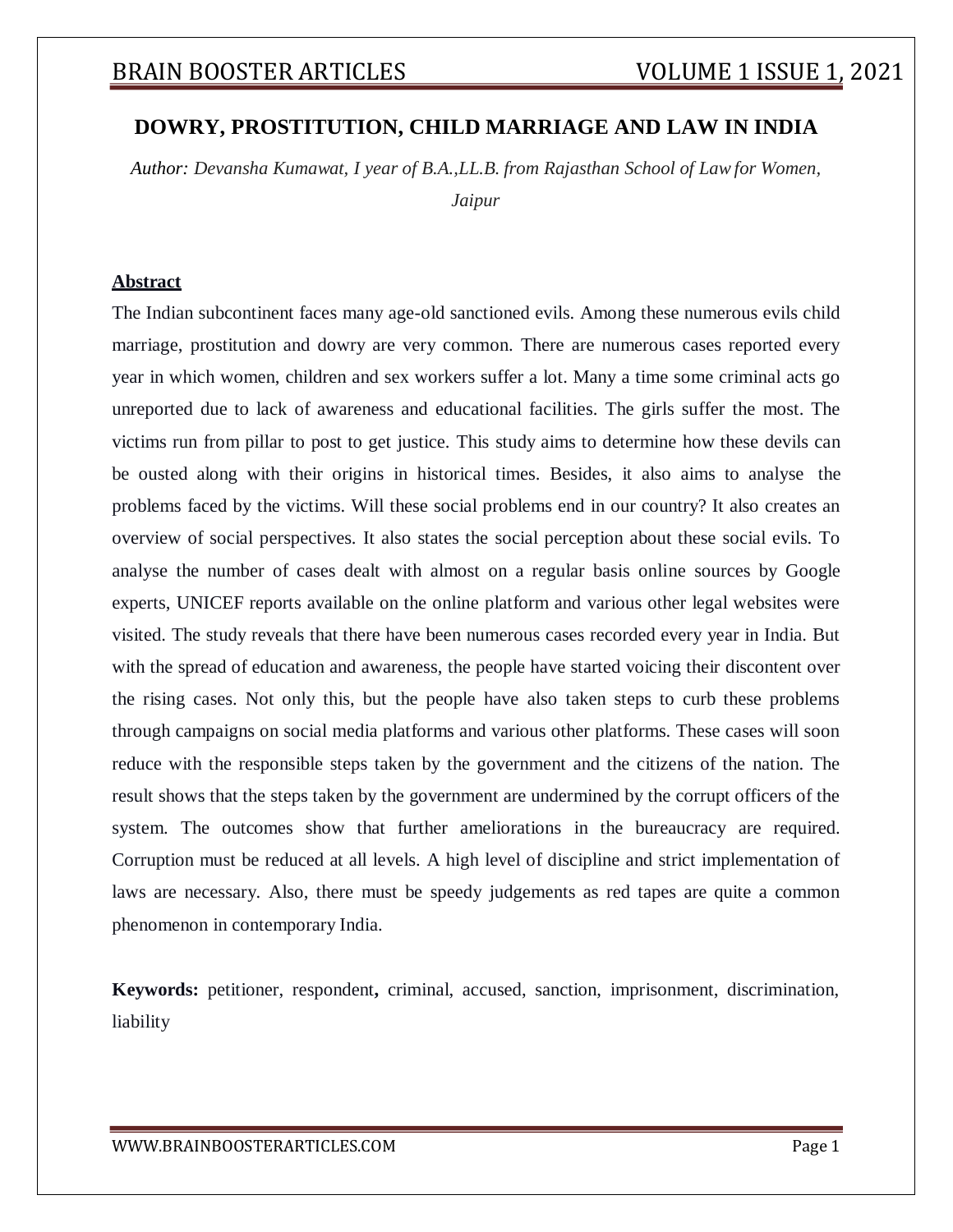### **Article**

India, an aspiring, developing nation tediously striving towards excellence is still barred in some aspects of development due to primordial, sanctioned atrocities that are devious to the country. Among these age-old adversaries dowry, prostitution and child labour are rancorous issues to be legally dealt with. Many parents and guardians of daughters are bearing the burden to pay dowry on their daughter's marriage to get her a good, rich husband and high class. There have been numerous cases of dowry deaths where the women are fiercely killed and bludgeoned to death. The National Crime Bureau of India, as recently as 2017, recorded nearly 7000 dowry linked deaths. On average, dowry paid in every marriage is equivalent to  $\text{Rs.}38.946^1$ . This is the reason why female foeticide is common in the Indian subcontinent. Parents usually consider a girl child as a liability because they have to pay lots of money in their dowry. This is the way of showing affluence and lavishness. The bride's car is burdened with heavy goods. Next in the line is prostitution. Prostitution is the practice of indulging in indiscriminate sexual activity with a person who is not a spouse or friend in exchange for immediate payment of money. In India prostitution is named as a profession in which socially underprivileged women are forced to work in. The prostitutes are tortured and insulted for being sex worker. When a female prostitute discloses her identity she is looked down upon and excluded from societal matters. The hotly discussed topic is child marriage which is an illegal sexual union of a minor with another minor or adult usually forcefully. These unions are probably found in rural areas. This malpractice has resulted in a steep fall in development in India. A girl is forced by her guardians or parents to be a part of such an unlawful union. The minor is sometimes not aware of the person whom she/he is about to marry. The emotional and physical development of such children is generally low in comparison with the mature children of their age who are blessed with the opportunity to learn in an educational institution. The female in such a union suffers lots of pain and health problems due to early age pregnancy. For how long shall we live with these disastrous dehumanising elements?

The dowry system has been sanctioned in the history of India. It has been prevalent in India since the colonial period. Dowry was an institution in the pre-colonial era managed by women, for

<sup>1</sup> Princeton. edu, https://paa2010.princeton.edu/papers/10022 (last visited on March 17, 2021)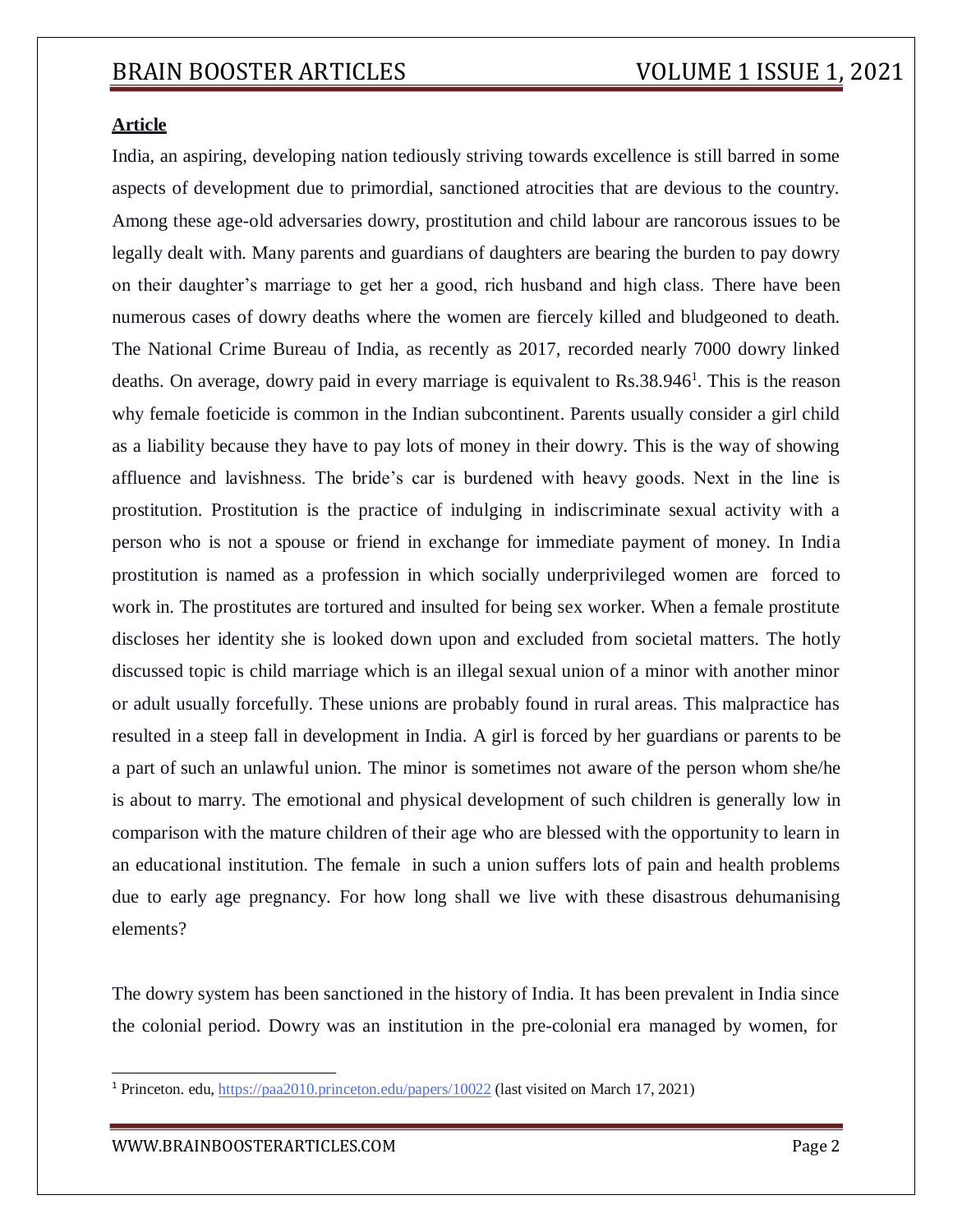women (Oldenburg 2018). It was given by the father to the family members of the groom. (Oldenburg 2018). It was given to the wife to manage her day to day life (Oldenburg 2018). In the ancient era, marriages were organised in the form of Swayamvara in which the bride was given the option to select a groom from those who were standing in the line to be chosen as a husband by her. It was solely given to the women with no share allowed to men (Oldenburg 2018). The dowry system has been misinterpreted in contemporary India as it has become a social menace in India leading to stress among the parents of the girls. It has now taken the shape of an exploiting agent. Islamic marriages do not recognise the institution o\f marriage and do not specify the exchange of dowry. One of the famous cases of dowry in India is the Geetanjali Murder Case legally named 'Ravneet Garg vs Central Bureau Of Investigation (April 3, 2017)<sup>2</sup>. In this case, the deceased Mrs. Geetanjali Garg, wife of a suspended subordinate judge of Haryana and Chhattisgarh court was murdered for dowry. The petitioner, who was a retired judge was given a Skoda car worth Rs. 16 lacs during the marriage but later on asked for another expensive Skoda car after marriage during the marriage of the deceased's brother's marriage. The Skoda car was used by the younger brother of the petitioner, Navneet Garg. Ravneet bought a plot in Sonipat and got it registered in the name of a distant relative Monika Jain who later transferred the property in the name of the suspended subordinate judge on 8.07.2013. They further demanded Rs.50 lacs for a house in Sector 25, Panchkula and troubled Gitanjali's parents for dowry. The petitioner even troubled Geetanjali for bringing money to satisfy his expensive needs that amounted to more than his income.

Ravneet even asked Geetanjali to bring money for the admission of their daughters to school. He never allowed Geetanjali's parents to meet their granddaughters. The case was filed with Sec 304(IPC), Sec 498 A, Sec 30 of Arms Act, Sec 106(I.E.A.), Sec 113(I.E.A.).During further investigation, it was found that the petitioner's licensed revolver was found at the suite of Geetanjali's murder who was brutally murdered with numerous bullets as six shots were fired at her. The shreds of evidence found were totally against the petitioner and his parents who had scant love and chagrin for the deceased. The C.B.I. in their investigation declared that they found discrepancies by the petitioner during interrogation. Several discrepancies were found in dowry death, murder, suicide note left by her and its destruction. One of the landmark cases of dowry

<sup>2</sup> Ravneet Garg v. Central Bureau of Investigation, 2017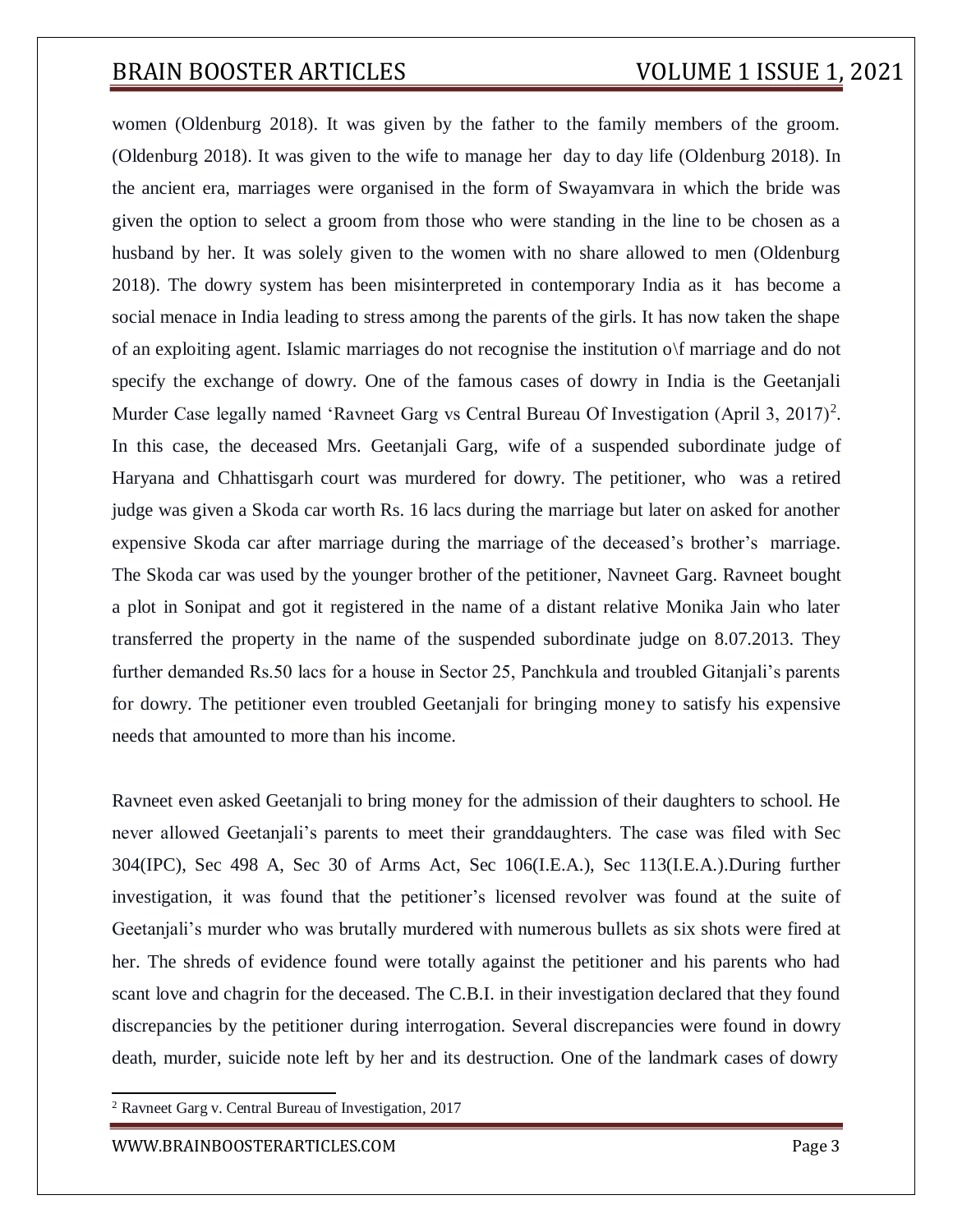death is the Kamesh Panjiyar @Kamlesh Panjiyar vs. State of Bihar $(2005)^3$  in which the deceased was bludgeoned to death by the appellant for not bringing a buffalo from her parents. The appellant was awarded 10 years of imprisonment under sec 304 of I.P.C.<sup>4</sup> for cruelty enough as evidence. Numerous such cases go unreported as the dead of dowry is considered normal and the girls are suppressed under the hood of societal reputation. A major reason for such heart wrenching criminal acts is illiteracy, poverty, backwardness, societal reputation, ignorance of dowry prohibition laws and sanction by rituals. Some women are forcefully divorced by their men for dowry. Some women commit suicides after unbearable physical and mental torture. In 2014-2016, 3400 cases for dowry deaths were reported officially as per the reports of the Ministry of Home Affairs. Among the highly vulnerable states of dowry deaths are Uttar Pradesh and Bihar<sup>5</sup>.

Prostitution in India is legalised to some extent. In India pimping, brothel management, forceful prostitution, kerb-crawling, child pornography and prostitution centres are illegal. Due to an orthodox population, it is insulted and considered as a sin by women. It is one of the oldest professions of women. In ancient times, Rambha and Menaka were the most beautiful women. The people of our nation do not recognise prostitution as a respectable profession. Most of the prostitutes are forced to practice this profession owing to poverty, desertion by their husband, unemployment, divorce, incest, rape, difficulty in marriage, disdain by the family members, affair before marriage and; illegal trafficking and kidnapping by some malicious people. The practice of prostitution was ritualized in the era of Gods. It was called the Devadasi system. The girl presented as Devadasi to a religious deity was known as jogini. According to Lok Sabha, there are 2.8 million prostitutes in India largely female. The girls are hidden in bunkers and behind the maze of passages and secret cells leading into a clandestine place far from the reach of police officers (December 2013, Reuters report)<sup>6</sup>.

[WWW.BRAINBOOSTERARTICLES.COM](http://www.brainboosterarticles.com/) enterprise and the state of the page 4

<sup>3</sup> Kamesh Panjiyar@ Kamlesh Panjiyar v. State of Bihar(2005) 2 SCC 388

<sup>4</sup> The Indian Penal Code ( 45 of 1860) 117, Lexis Nexis

<sup>5</sup> Statista, https:/[/www.statista.com/statistics/633011/reported-dowry-death-cases-by-state-india\(last](http://www.statista.com/statistics/633011/reported-dowry-death-cases-by-state-india(last) visited on March 17, 2021)

<sup>6</sup> Reuters, https:/[/www.reuters.com/article/us-india-trafficking-brothels-idUSKBN1E71R1](http://www.reuters.com/article/us-india-trafficking-brothels-idUSKBN1E71R1) (lasted visited on March 17, 2021)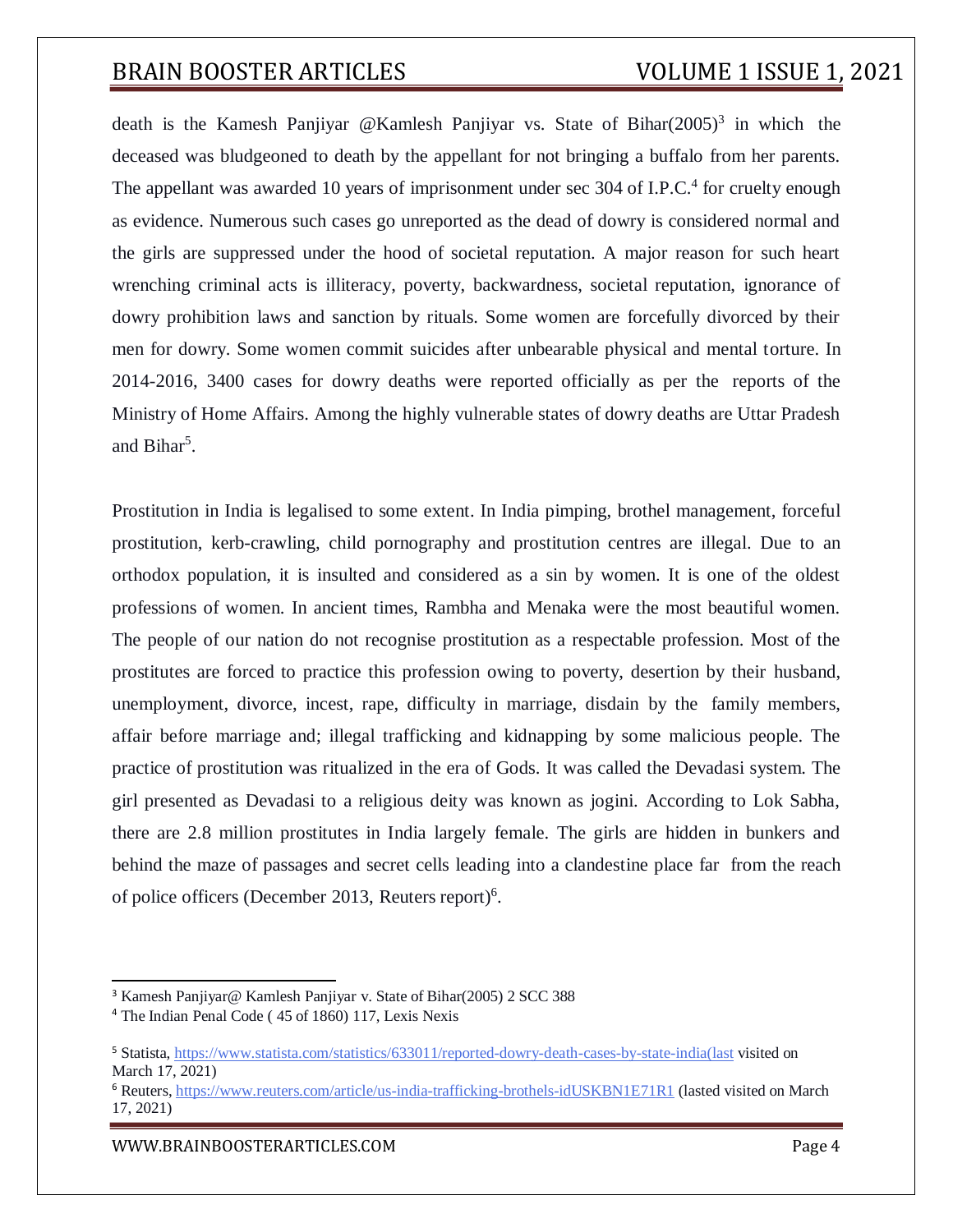Every hour four women and girls are indulged in practising prostitution four among them are forcefully thrown into prostitution. Sonagachi, West Bengal is the largest red-light area in India and Asia. The second-largest red light area in India is Kamathipura, Mumbai, India. The thirdlargest red light area in India is Budhwar Peth, Pune. There are several more red light areas where other criminal activities are carried on<sup>7</sup>.

Quoting Mrs. Renuka Choudhary, Union Minister of Women and Child Development said that out of the total number of prostitutes in India 35.47 percent were forced to enter into prostitution. In Gaurav Jain vs. Union of India, the court directed the upliftment of prostitutes and the establishment of juvenile centres for minor prostitutes.

The prostitutes are usually found suffering from health ailments like STD, HIV, cervical; cancer, traumatic disorder, psychological disorder and brain injury. 6% of females enter into the profession of prostitution. 8% of female prostitutes enter into prostitution after insult from their family members and society. They are often raped, beaten, kicked, abused, repressed, molested forcefully, socially excluded and even ill-treated by the police officers. They are denied the right to file an FIR in most of the cases as the police officials also ill-treat them. They are not given their rights in most cases. Their peril goes unheard and unreported. In Budhadev Karmaskar vs. State of West Bengal (2010),<sup>89</sup> a prostitute was brutally killed by Budhadev Kamaskar in 1999. Under article 21 prostitutes also have the right to live with dignity. They also have the right to enrol themselves for any vocational training and earn a livelihood. In the statement made in his regard, the court also said that a woman is forced to indulge in prostitution due to abject poverty, not for pleasure. The court also demanded certain rights to be given to NGOs who work for the welfare of women. The court made Durbar Mahila Samanvaya Committee (DMSC) and a sex worker organisation and its affiliate, Usha Multipurpose Cooperative Society (UMCS) as parties to the case and sought their views on the subject of rehabilitation of the sex workers. The practice of prostitution is legalised to some extent. The Illicit Trafficking (Prevention) Act, 1956 instead of safeguarding the rights of prostitutes places limits on the practice of prostitution.

<sup>7</sup> Scoop whoop, https:/[/www.scoopwhoop.com/inothernews/red-light-areas-india/\(last](http://www.scoopwhoop.com/inothernews/red-light-areas-india/(last) visited on March 17, 2021)

<sup>8</sup> Lawyers Collective, https://lawyerscollective.org/2012/04/30/170-budhadev-karmaskar-v-state-of-west-bengalcriminal-appeal-no-135-of-2010-in-the-supreme-court-of-india/ (last visited on March 17, 2021 <sup>9</sup> Budhadev Karmaskar (4) V. State of West Bengal (2011) 10 SCC 283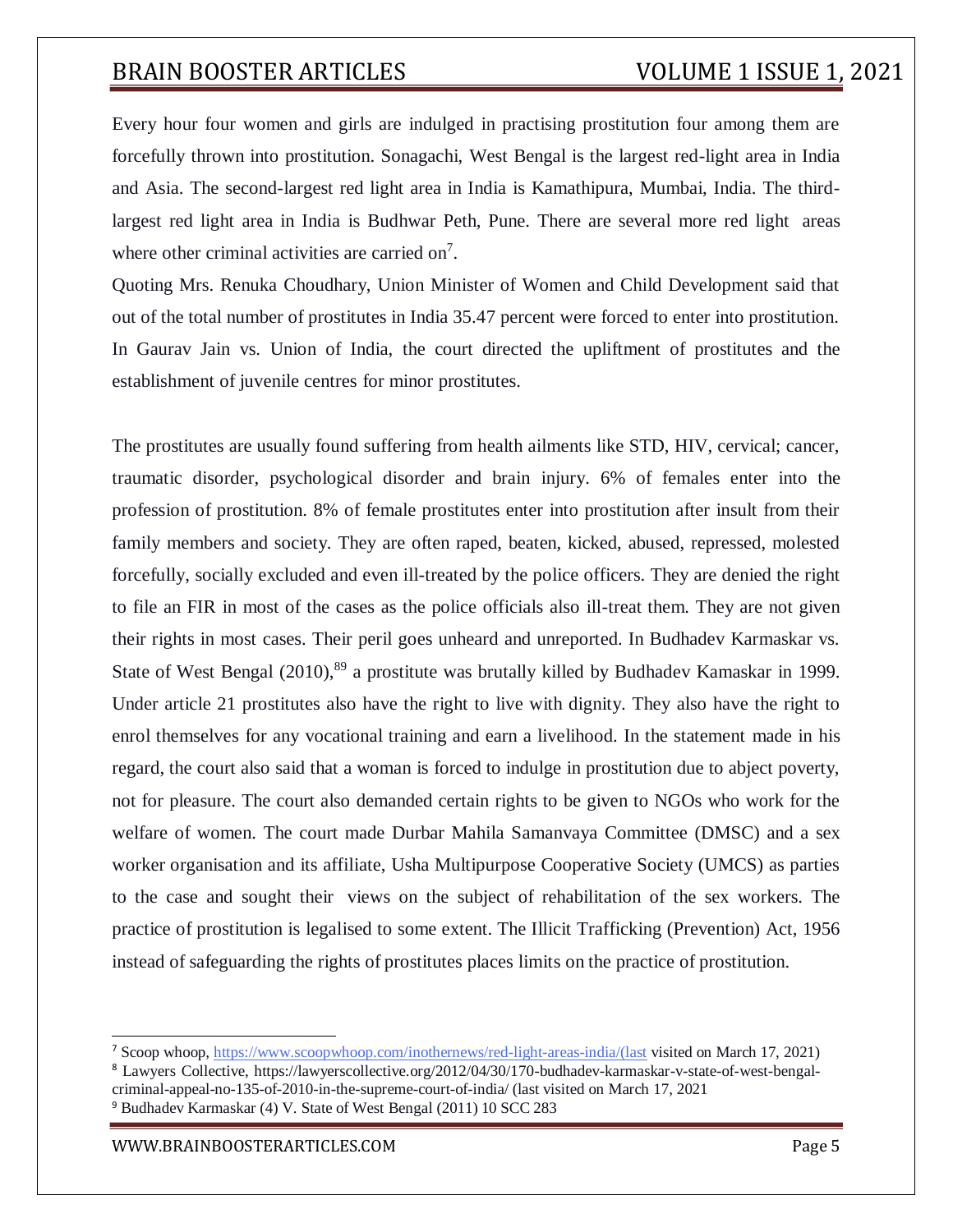Child marriage is another centuries-old menace in India that has deteriorated the lives of innocent children who have not witnessed the truths and untold beauty of the world. Child marriage was not sanctioned during the Vedic age. The Vedas prescribed that a girl should be married after she attains full maturity. This system got reversed during the sixth and seventh centuries. <sup>10</sup>The people started marrying off their daughters before they attained puberty. The Kama Sutra states that a girl who has attained full puberty should be avoided as a wife. Before 1000 years, the invaders carried young girls as booty back to their nations. So to protect the dignity of their daughters' parents were forced to marry their girls before they attained puberty. This became a custom later and the one who did not follow the custom was socially excluded. A girl who attained puberty was considered a responsibility that was necessary to be protected. So they considered marriage as the best option. These children often cry for justice and in most cases fail to get the same. Married children face fewer educational opportunities and numerous health hazards. It has a disproportionate effect on girls and boys although girls face more problems than boys. Many girls die before giving birth to a child or during pregnancy. These girls give birth to weak children who usually die after some time. These girls are forced to undergo sexual intercourse and bear a child to satisfy the desires of the in-laws. The development of a married girl child is far less than the educated girl. Most of the cases of child marriage are found in rural areas where most of the people are illiterate and unaware of the ill effects of the menace. The people are largely uneducated. The parents of these illegal couples are mostly destitute. Some people are forced to marry off their children at a young age due to societal reasons, for instance, tribal communities. South Asia has the highest number of child marriage cases where almost half of the girls are married before their 18th birthday.

According to UNICEF reports of February 2019, India ranks fourth among all the nations in South Asia in terms of child marriage. One in three child brides lives in India. Over half of Indian child brides live in five states: Uttar Pradesh, Madhya Pradesh, Bihar, West Bengal and Maharashtra. The practise of child marriage is less more common today than in previous decades. In the institution of child marriage, most of the individuals are tens while some are toddlers. Among the landmark cases for the child, marriage is Seema Beghum vs. State of West

<sup>&</sup>lt;sup>10</sup> Frontline, https://frontline.thehindu.com/cover-story/article30205519.ece (last visited on March 17, 2021)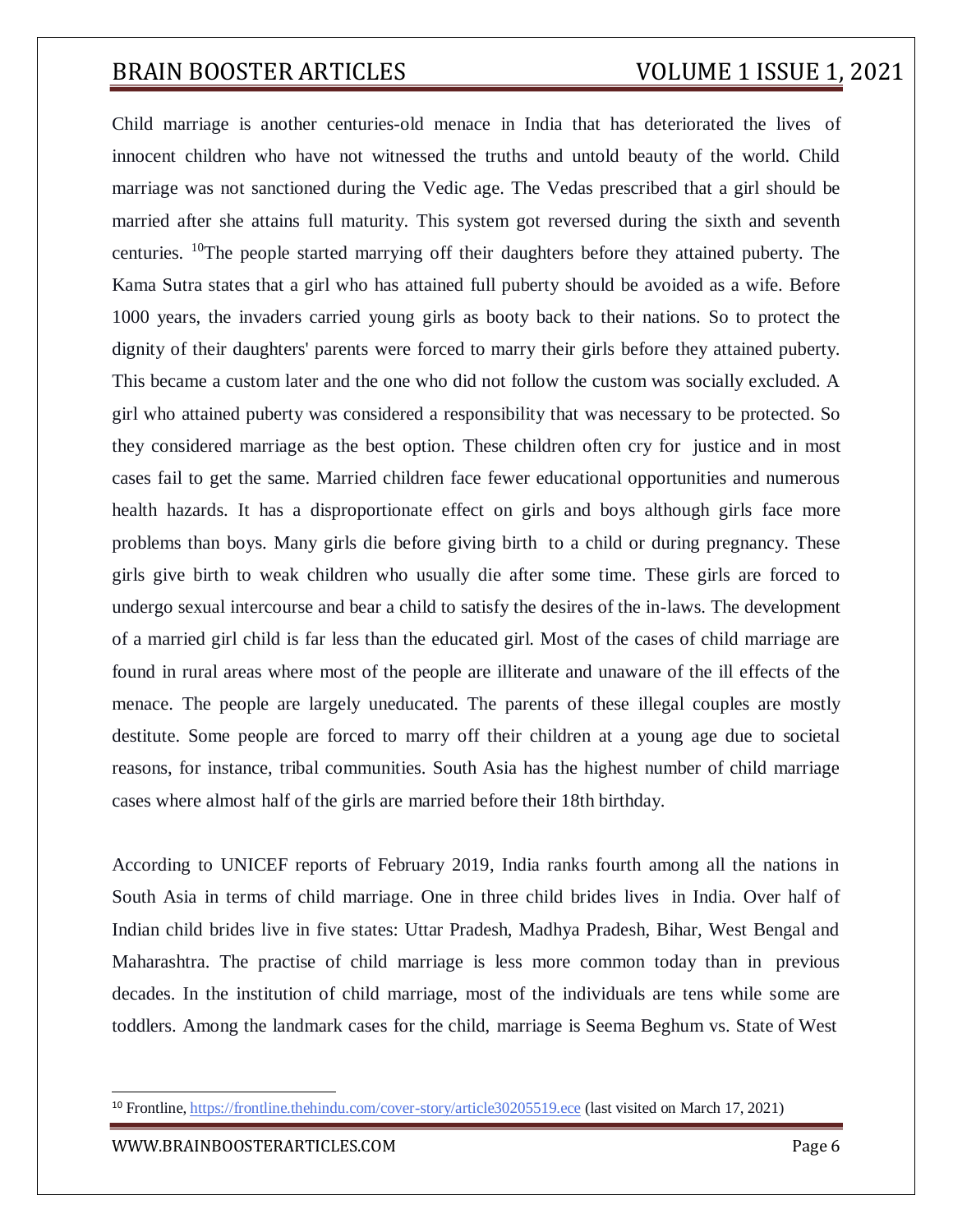Bengal<sup>11</sup> in which the Muslim girl, aged 16 years sought, when a petition was made, that she was mature to get married as she was governed by the Muslim laws. Muslim Law states that a girl who has attained puberty or 15 years of age is eligible to get married with the consent of their parents and; Hardev Singh vs. Harpreet Kaur  $\&$  Ors.<sup>1213</sup> in which the minor boy misrepresented his age to be 23 years and married an adult girl without the consent of their parents. After the respondent's parents troubled the appellant he asked for protection from the court. The court granted the protection but took it away after the respondent's father applied. The court ordered filing an FIR because the appellant was minor. The court granted an interim order to cancel the protection given.

With a high call to redress these prevalent problems in India, the government of the nation has various laws to protect the citizens from further exploitation. It has even joined hands with international organisations to curb these discriminatory acts. To combat the age-old evil of dowry, the British government passed the Child Marriage Restraint Act, 1929. Mahatma Gandhi urged member of the Central Legislative Assembly, Mrs. Harbilas Sarda to pass a bill to introduce a law stating the legal age of marriage for girls to be 14 years and boys to be 18 years. It is popularly known as Sharda Act. This was later amended in 1978 and the legal age for marriage of a girl was increased to 18 and that of a boy was 21 years.<sup>14</sup> In 2006, the Prohibition of Child Marriage Act, 2006 was passed that penalised those who were a party to child marriage and those who forced the minors to enter into this union. There are 21 sections in this act to prevent child marriage in India<sup>15</sup>. It also prescribes punishment for the criminals involved in this heinous crime. The government of India has joined hands with UNICEF and UNDP to prevent the spread of this contagious crime. The state of Rajasthan passed Sanjhaa Abhiyaan (Collective Campaign), a strategic action plan that was later the national example. The national government started Rashtriya Kishore Swasthaya Karyakram to start skill development. It also received

[WWW.BRAINBOOSTERARTICLES.COM](http://www.brainboosterarticles.com/) enterprise and the control of the page 7

<sup>11</sup> indiankanoon.org, https://indiankanoon.org/doc/1466771/(last visited on March 17, 2021)

<sup>12</sup> indiankanoon.org, [https://indiankanoon.org/doc/1466771/\(last](https://indiankanoon.org/doc/1466771/(last) visited on March 17, 2021)

<sup>13</sup> Hardev Singh v. Harpreet Kaur ICL 2019 SC 1277

<sup>14</sup> [www.latestlaws.com,](http://www.latestlaws.com/) [https://www.latestlaws.com/latest-news/child-marriage/\(last](http://www.latestlaws.com/) visited on March 17, 2021) <sup>15</sup> lexforti.com, https://lexforti.com/legal-news/supreme-courts-landmark-ruling-on-child-marriages/(lastvisited on March 17, 2021)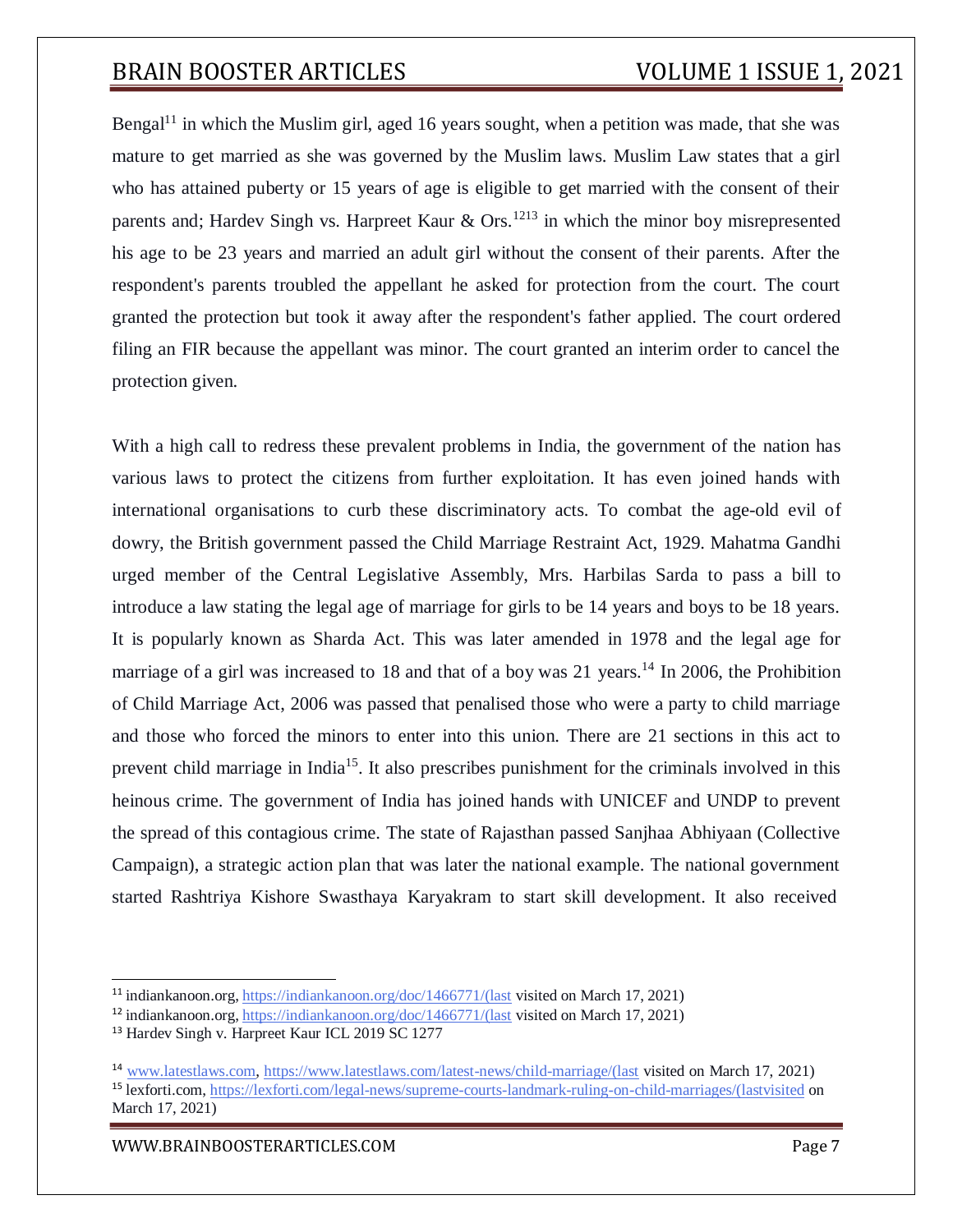support from the UNICEF Regional Office of South Asia.<sup>16</sup> In 2014- 2017 Regional Office Management Plan (ROMP0 was planned. The union government also organised National Household Surveys like Demographic and Health Surveys, Multiple Counter Surveys, Rapid Survey on Children and National Family Health Survey. According to the Hindu Marriage Act of 1955 child marriage is a punitive offence. Several laws have been passed to prevent the practice of illegal prostitution and the forceful involvement of women and girls in prostitution. These laws include the Suppression of Immoral Trafficking of Girls and Women Act, 1956 to prevent the illegal trafficking of women and girls. Sec 2(f) of the Immoral Trafficking Act (1956) defines prostitution as sexual misuse. Sec 372 and 373 of the Indian Penal Code, 1860 deals with child prostitution and describes the punishment for the offenders. Section 366A, 366B and 370 A states that one who forces a minor to enter into illicit sexual intercourse is imprisoned for 10 years, fined and held liable; and the next section states that importation of foreign girl for sex; and exploitation of a trafficked person are punitive crimes.

The constitution of India prohibits the trafficking of human beings, beggars, and similar forms of forced labour under article  $23(1)$  and penalises such offences under Article  $23(2)$ .<sup>17</sup>

If prostitution is legalised in India:

- It will give the children of prostitutes educational opportunities;
- It will help them earn adequate income;
- It will protect the rights of the prostitutes;
- It will provide them with labour laws;
- It will help the government to keep track of the sex workers;
- It will reduce the number of rape cases with the prostitutes;
- It will replace bribery with tax;
- It will give the prostitutes right of choice; and
- It will reduce the number of minors in prostitution.

[WWW.BRAINBOOSTERARTICLES.COM](http://www.brainboosterarticles.com/) enterprise and the control of the control of the control of the control of the control of the control of the control of the control of the control of the control of the control of the control o

<sup>&</sup>lt;sup>16</sup> Unicef, <https://data.unicef.org/resources/resource-type/journal-articles/> (last visited March 17, 2021)

<sup>17</sup> [www.legalservicesindia.com, http://www.legalserviceindia.com/article/l269-Prostitution-in-India.html](http://www.legalservicesindia.com/) (last visited on March 17, 2021)